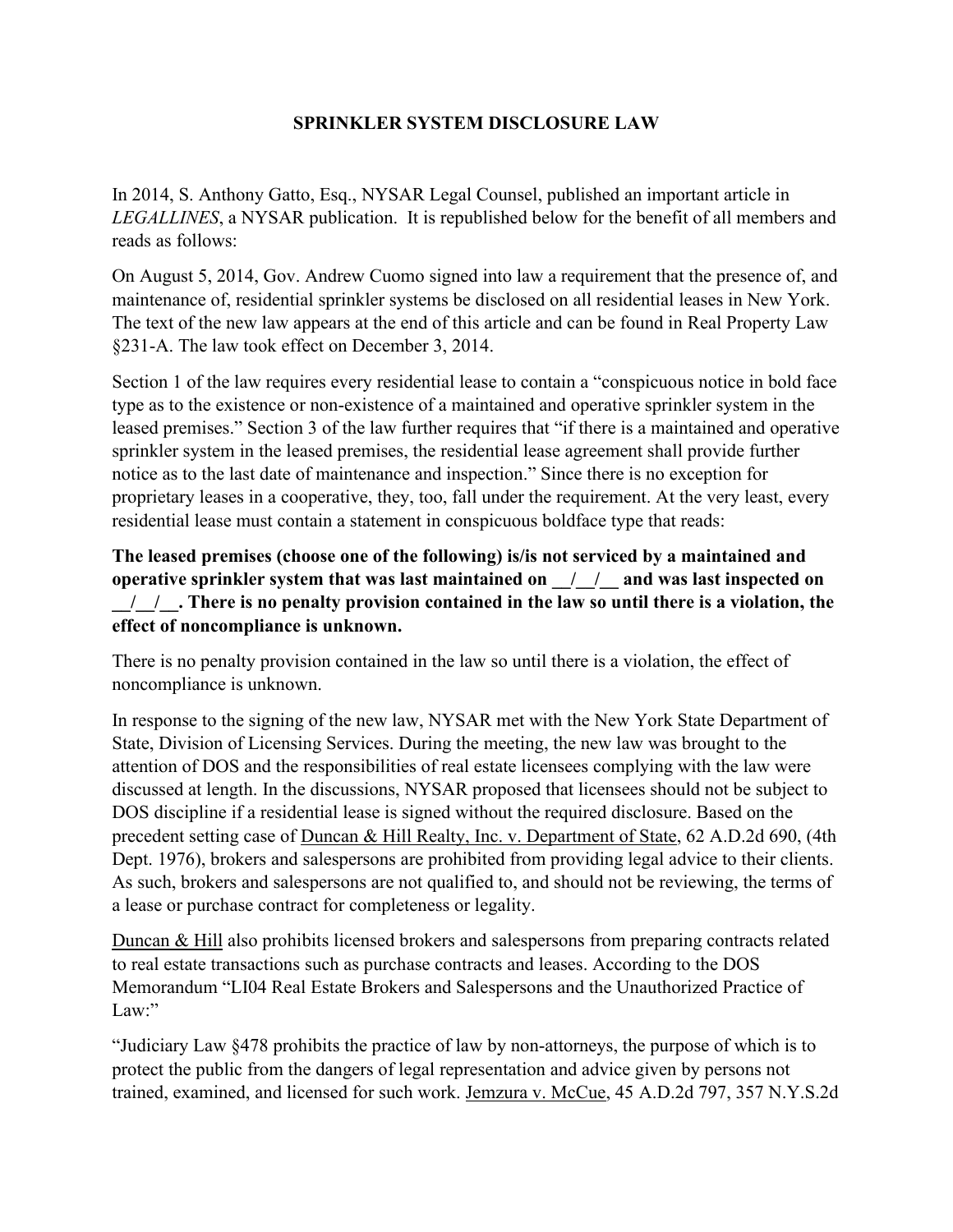167 (3rd Dept. 1974), app dismissed 37 N.Y.2d 750, 337 N.E.2d 135, 374 N.Y.S.2d 624 (1975). Section 484 of the Judiciary Law additionally provides that 'no natural person shall ask or receive, directly or indirectly, compensation for... preparing deeds, mortgages, assignments, discharges, leases or any other instruments affecting real estate... unless he has been regularly admitted to practice, as an attorney or counselor...' A violation of either of these sections is a misdemeanor. See, Judiciary Law §485. It may be prosecuted by the attorney general, or, upon leave of the supreme court, by a bar association. See, Judiciary Law §476-a. Additionally, should a real estate broker or salesperson be found to have engaged in such unlawful practice, the Department will take independent action against such person's license."

According to Duncan & Hill, real estate licensees may protect themselves from a charge of unlawful practice of law by inserting in the document that it is subject to the approval of the respective attorneys for the parties. If a licensee is using a fill-in-the-blank lease provided by the landlord, it should contain an attorney approval clause to protect the licensee from the charge of Unauthorized Practice of Law. As was stated in Duncan & Hill: "The argument that the need for expediting such transactions justifies their consummation without reference to an attorney is specious. The protection of the interests of the parties to such contracts is sufficiently important to justify a little delay for reflection and legal advice, so as to guard against a thoughtless drafting of a hastily conceived contract. The personal interest of the broker in the transaction and the fact that he is employed by one of the opposing parties are further reasons to require that, insofar as the contract entails legal advice and draftsmanship, only a lawyer or lawyers be permitted to prepare the document to ensure the deliberate consideration and protection of the interests and rights of the parties."

NYSAR does not recommend that brokers provide blank leases for their landlord clients or customers. Brokers that do so assume additional liability for the content and form of the lease they are providing. Furthermore, if a broker provides the landlord with a blank lease to use, it would have to comply with all laws, rules and regulations for content, etc. This would mean that if the broker provides the lease, the broker may be liable if the fire sprinkler disclosure does not appear conspicuously in bold face type within the lease. Brokers that do provide blank leases are doing so at their own risk and should have the lease prepared and/or reviewed by competent legal counsel for compliance with any law, rule or regulation in order to minimize any potential for liability. Even if the broker is providing a blank lease purchased from a third party entity, it should be reviewed by competent legal counsel.

## **REAL PROPERTY LAW §231-A. SPRINKLER SYSTEM NOTICE IN RESIDENTIAL LEASES**

1. EVERY RESIDENTIAL LEASE SHALL PROVIDE CONSPICUOUS NOTICE IN BOLD FACE TYPE AS TO THE EXISTENCE OR NON-EXISTENCE OF A MAINTAINED AND OPERATIVE SPRINKLER SYSTEM IN THE LEASED PREMISES.